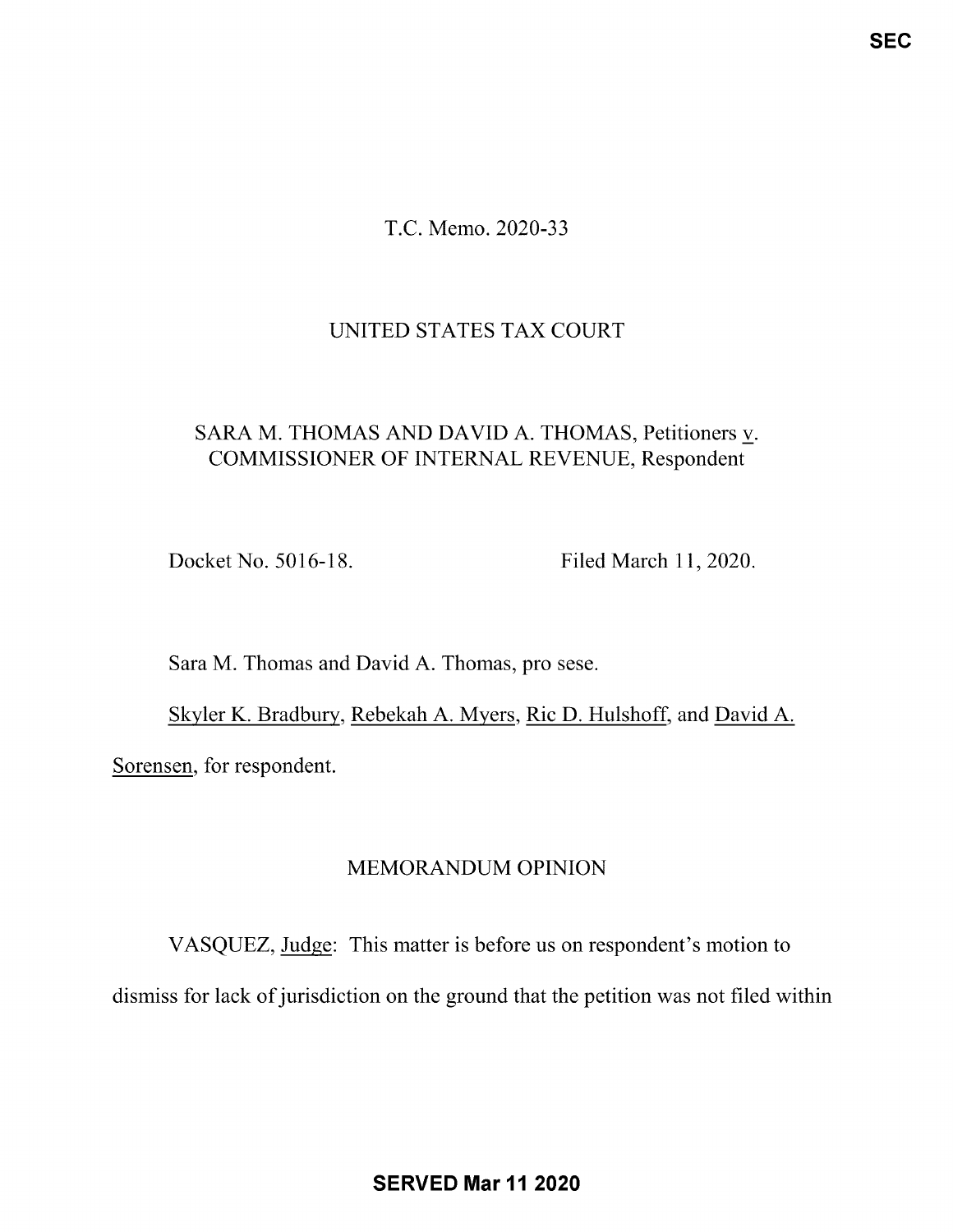[\*2] the time prescribed by section  $6213(a)$  or section  $7502<sup>1</sup>$ . As explained below, we will grant respondent's motion.

### Background

The following facts are derived from the parties' pleadings, motion papers, and attached exhibits and declarations. These facts are stated solely for the purpose of disposing of the motion and not as findings of fact in this case. See Rule 1(b); Fed. R. Civ. P. 52(a); Cook v. Commissioner, 115 T.C. 15, 16 (2000), aff'd, 269 F.3d 854 (7th Cir. 2001). Petitioners resided in Nevada when their petition was filed.

On November 30, 2017, respondent mailed petitioners, by certified mail to their last known address, <sup>a</sup> notice of deficiency for tax year 2015. The notice of deficiency, dated December 4, 2017,<sup>2</sup> advised petitioners that they had 90 days from the date of the notice to file <sup>a</sup> petition in the Tax Court for <sup>a</sup> redetermination

 $\frac{1}{1}$  All section references are to the Internal Revenue Code in effect at all relevant times, and all Rule references are to the Tax Court Rules of Practice and Procedure unless otherwise indicated.

<sup>&</sup>lt;sup>2</sup> Where the notice of deficiency bears a date later than its actual date of mailing, it is treated as mailed on the later date for purposes of the 90-day period for filing a petition with the Court. See Jones v. Commissioner, T.C. Memo. 1984-171. Accordingly, we use the date of December 4, 2017, to determine whether the petition was timely filed.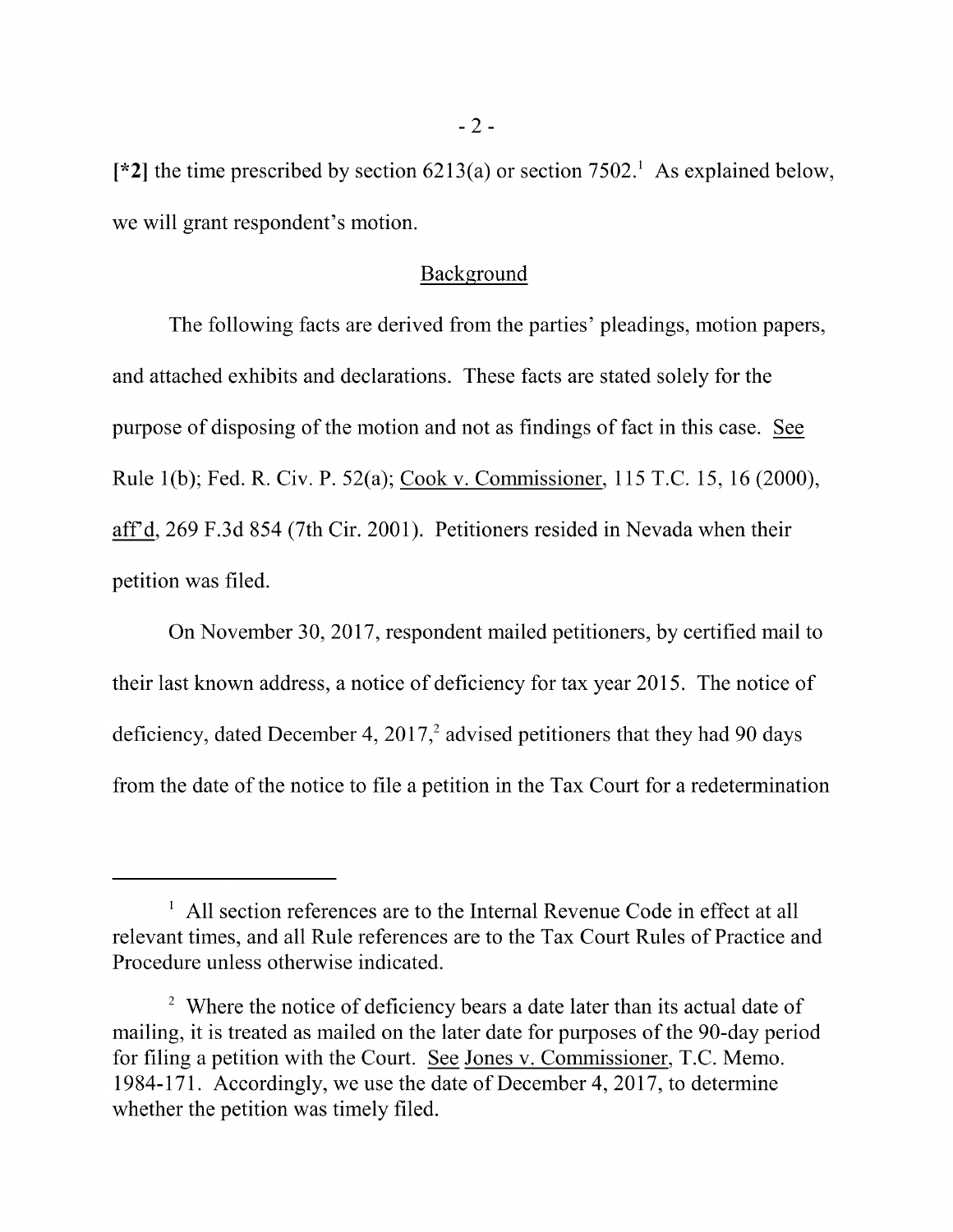[\*3] of the deficiency. The notice of deficiency also stated that the last day to petition the Tax Court was March 5, 2018.

In response to the notice of deficiency petitioners decided to file <sup>a</sup> petition seeking redetermination of the deficiency. On March 5, 2018, in anticipation of the mailing of the petition, petitioner wife stamped an envelope using a private postage meter from her employer's office. On that same day she went home and delivered the stamped envelope to her husband. After petitioner husband finished preparing the petition, he placed it in the stamped envelope. Thereafter, on either March 5 or 6, 2018, at a time we do not know, petitioner husband took the petition to a U.S. Postal Service (USPS) office in Fernley, Nevada, where he deposited the petition into a USPS mailbox. The last mail pickup time at that USPS mailbox was ordinarily 5 p.m.

The Court received the petition on Monday, March 12, 2018, 98 days after the date of the notice of deficiency. The envelope in which the petition was mailed is properly addressed to the Tax Court. The envelope is not torn or damaged, and there are no markings indicating that additional postage was due or that the normal delivery of the envelope was delayed. The envelope, however, bears two postmarks. The first postmark is a private postage mark dated March 5,

- 3 -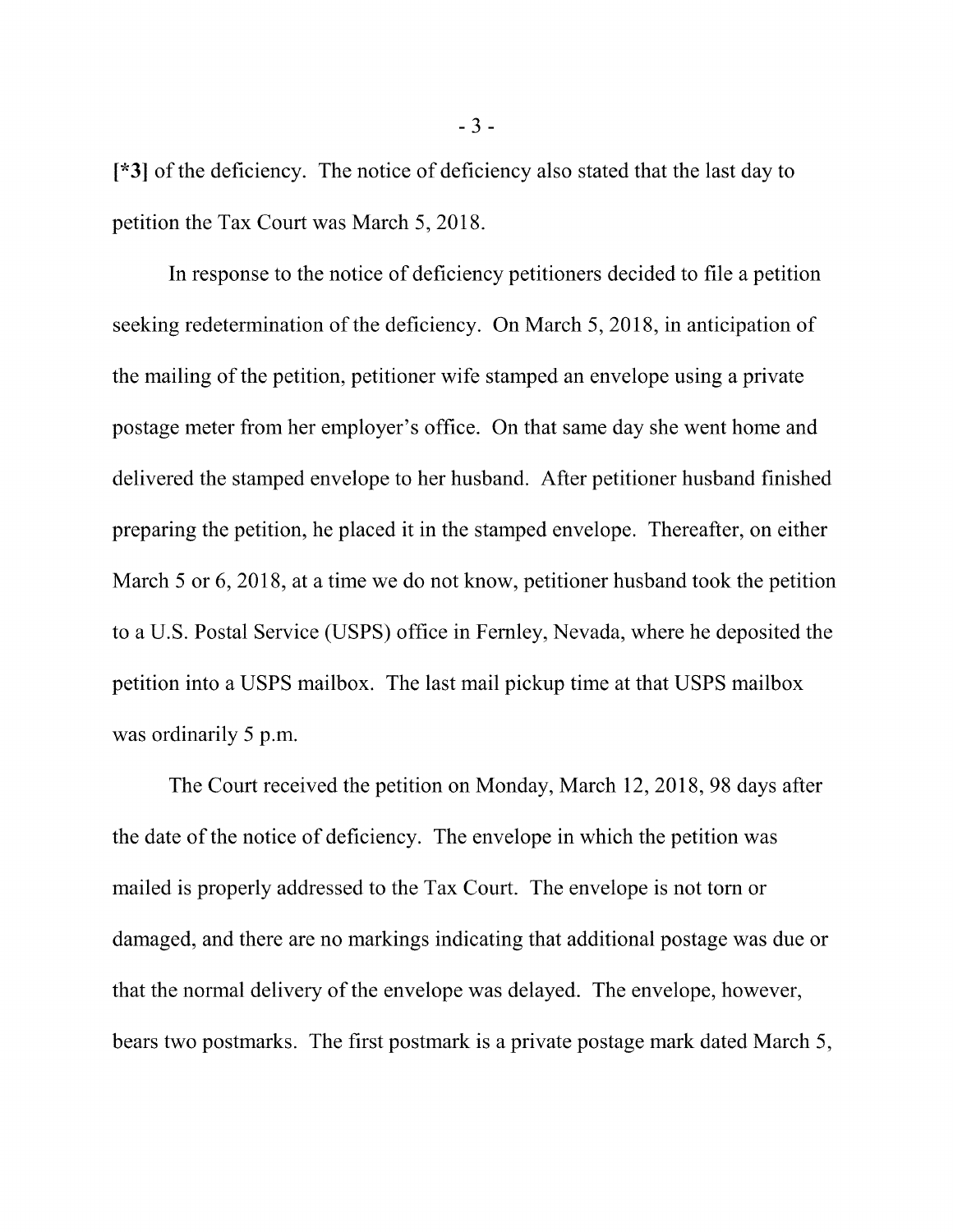[\*4] 2018. The second postmark was made by the USPS office and is dated March 6, 2018.

Respondent filed a motion to dismiss for lack of jurisdiction on the ground that the petition was not timely filed. Petitioners objected to this motion and argued that their petition was timely filed because they mailed the petition to the Tax Court on March 5, 2018, the last day to petition the Court. The Court held a hearing on respondent's motion in Reno, Nevada.<sup>3</sup>

#### Discussion

This Court is <sup>a</sup> court of limited jurisdiction and may exercise jurisdiction only to the extent expressly authorized by Congress. Naftel v. Commissioner, 85 T.C. 527, 529 (1985); Breman v. Commissioner, 66 T.C. 61, 66 (1976). "Jurisdiction must be shown affirmatively, and \* \* \* [the taxpayer], as the party invoking our jurisdiction \* \* \* , bears the burden of proving that we have jurisdiction over \* \* \* [the] case." David Dung Le, M.D., Inc. v. Commissioner, 114 T.C. 268, 270 (2000), aff'd, 22 F. App'x 837 (9th Cir. 2001); see Fehrs v. Commissioner, 65 T.C. 346, 348 (1975); Wheeler's Peachtree Pharmacy, Inc. v. Commissioner, 35 T.C. 177, 180 (1960). There are two prerequisites to this

<sup>&</sup>lt;sup>3</sup> While the Court held a hearing on the motion, no relevant facts arose therefrom that would alter our findings derived from the pleadings, motion papers, and attached exhibits and declarations.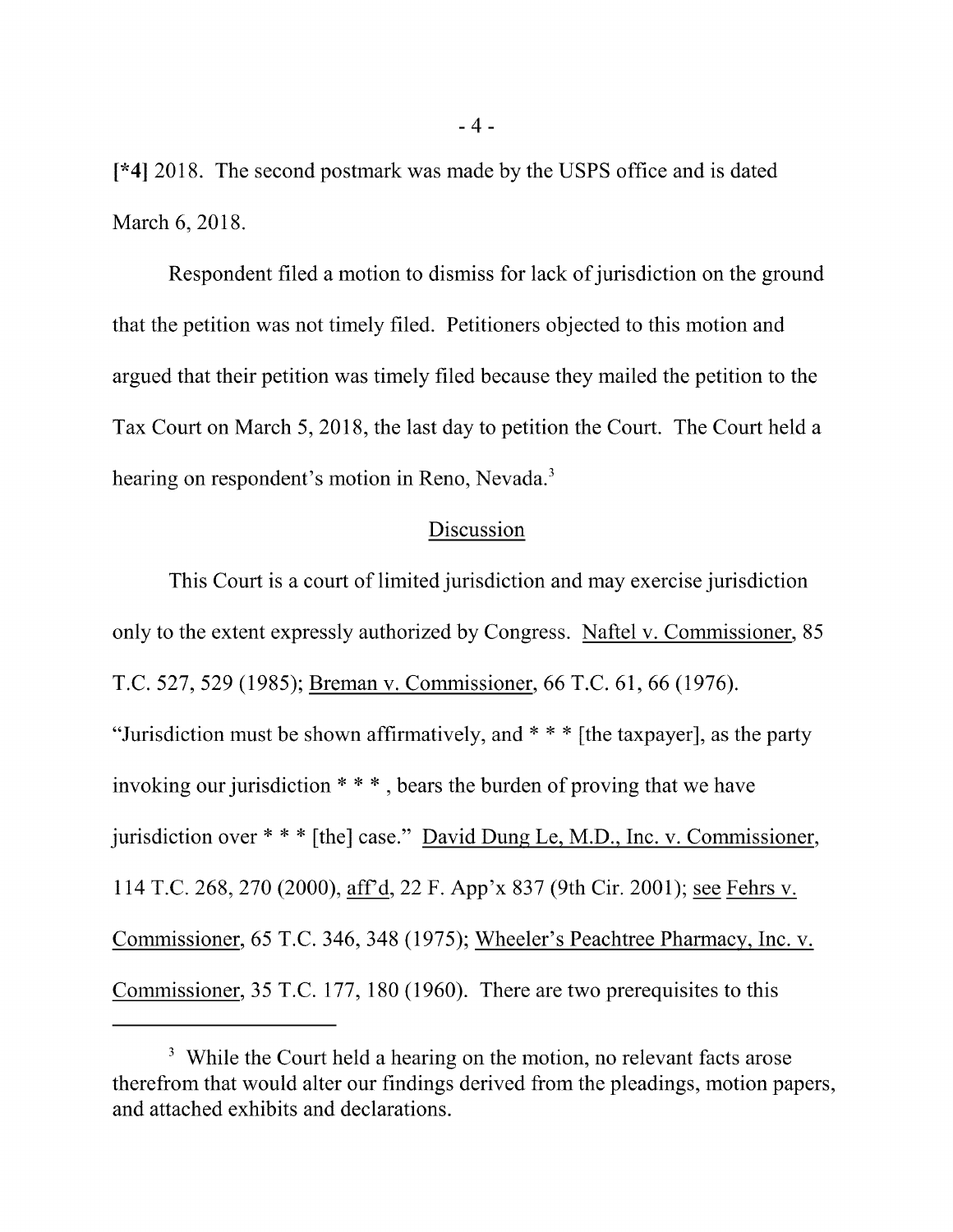[\*5] Court's jurisdiction to redetermine <sup>a</sup> deficiency: (1) the issuance of <sup>a</sup> valid notice of deficiency by the Commissioner and (2) the timely filing of <sup>a</sup> petition with the Court by the taxpayer. See Rule 13(a), (c); Rochelle v. Commissioner, <sup>116</sup> T.C. 356, 358 (2001), affd, 293 F.3d 740 (5th Cir. 2002). The parties do not dispute the validity of the notice of deficiency. They disagree as to whether the petition was timely filed with the Court.

Section 6213(a) provides, in the case of <sup>a</sup> notice addressed to <sup>a</sup> taxpayer within the United States, that the taxpayer must petition this Court "[w]ithin 90 days  $* * *$  after the notice of deficiency  $* * *$  is mailed". For petitioners this 90-day period expired on March 5, 2018, which was not a Saturday, Sunday, or legal holiday in the District of Columbia. See sec. 6213(a). The petition, however, was not received and filed by the Court until March 12, 2018. Thus, the petition was not timely filed and respondent's motion must be granted unless the petition is deemed to have been timely filed by virtue of having been timely mailed.

Section 7502(a) provides <sup>a</sup> "timely mailed, timely filed" rule. A document delivered by U.S. mail is timely mailed if "the postmark date falls  $***$  on or before the prescribed date" and the document is mailed, on or before that date, in an envelope with "postage prepaid, properly addressed" to the recipient.

- 5 -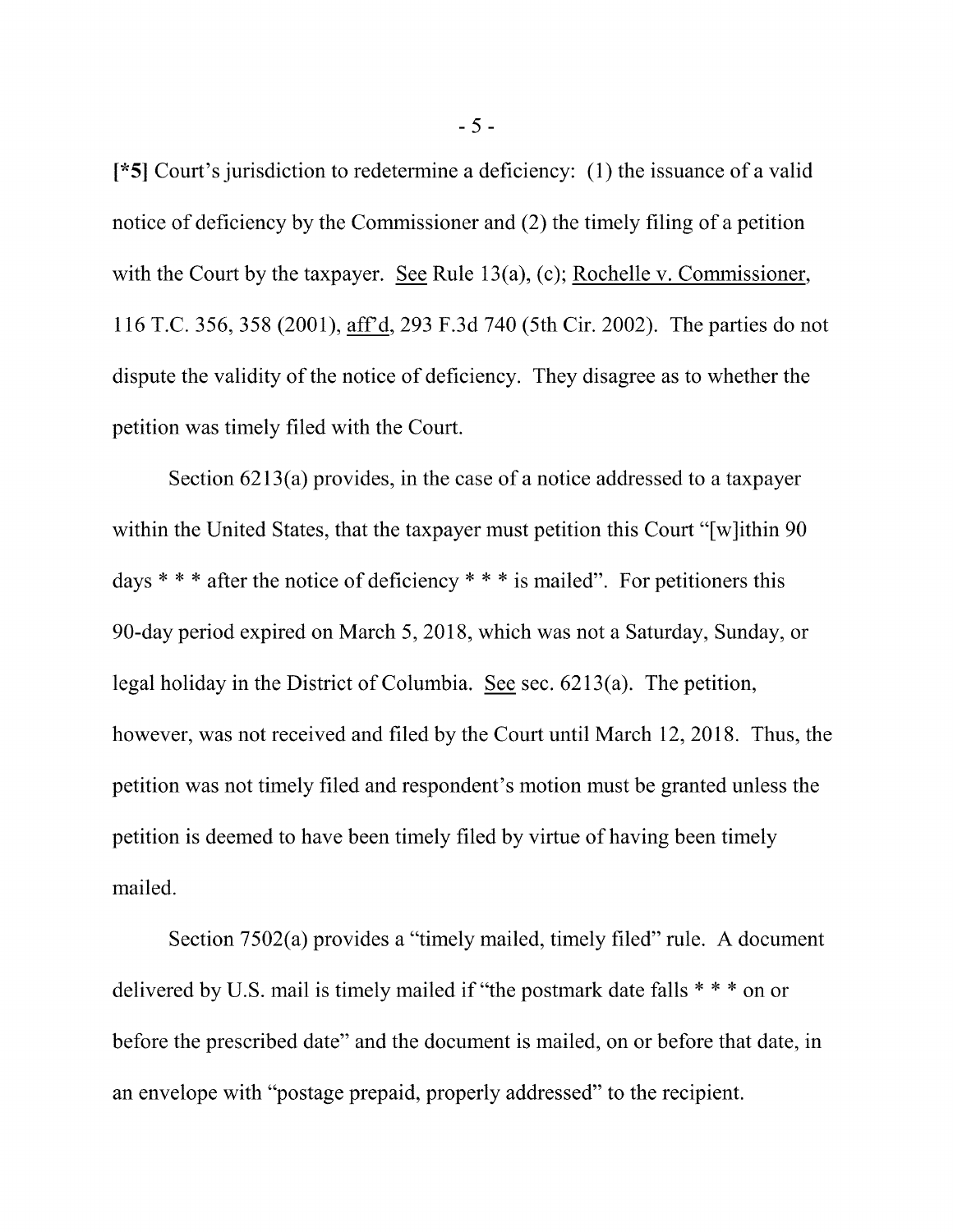$\lceil *6 \rceil$  Id. para. (2). If those conditions are met, "the date of the United States postmark stamped on the cover in which such \* \* \* document \* \* \* is mailed shall be deemed to be the date of delivery".<sup>4</sup> Id. para.  $(1)$ .

In the case of postmarks not made by the USPS, the "timely mailed, timely filed" rule applies only to the extent provided by regulation. Id. subsec.  $(b)$ . Section  $301.7502 - 1(c)(1)(iii)(B)(1)$ , Proced. & Admin. Regs., imposes two requirements that must be met for the rule to apply when the envelope bears a postmark not made by the USPS. First, the postmark must show a legible date on or before the last day of the prescribed period. Id. subdiv. (iii)(B)(1)(i). And second, the item must have been received within the same amount of time as it would have had it been postmarked at the same point of origin by the USPS on the last day of the prescribed period. Id. subdiv. (iii)(B)(1)(ii). Relying on this section, petitioners argue that they timely mailed their petition because the private

<sup>&</sup>lt;sup>4</sup> Although timely mailing is generally determined by the postmark date, see sec. 7502(a); sec. 301.7502-1(c)(1), Proced. & Admin. Regs., extrinsic evidence is admissible in some situations where a postmark date is either illegible or missing, see Mason v. Commissioner, 68 T.C. 354 (1977); Sylvan v. Commissioner, 65 T.C. 548 (1975). In the instant case the USPS postmark is neither illegible nor missing. Consequently, we do not look at extrinsic evidence to determine the petition's mailing date. Cf Seely v. Commissioner, T.C. Memo. 2020-6 (allowing extrinsic evidence where the postmark was missing and the parties did not dispute the actual delivery of the petition).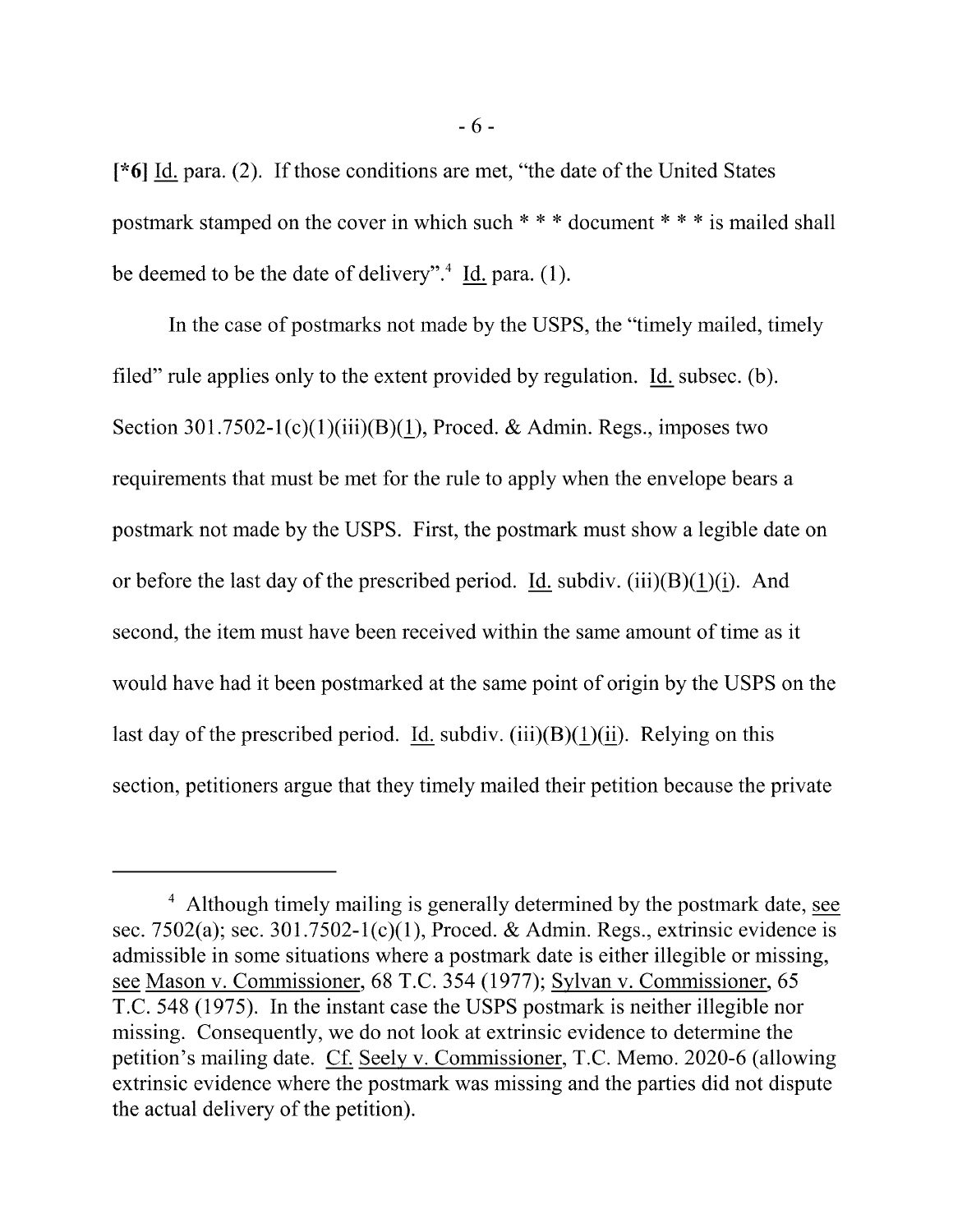[\*7] postage meter mark shows the date of March 5, 2018, and because they state petitioner husband placed the petition into a USPS mailbox on that same date.

Respondent argues that section 301.7502-1(c)(1)(iii)(B)(1), Proced.  $&$ Admin. Regs., does not apply because the envelope containing the petition bears a USPS postmark dated March 6, 2018, which shows that the petition was mailed one day late. We agree.

Section 301.7502-1(c)(1)(iii)(B)(3), Proced. & Admin. Regs., provides for situations in which a mailpiece has both a USPS postmark and a non-USPS mark. That section provides as follows:

If the envelope has a postmark made by the U.S. Postal Service in addition to a postmark not so made, the postmark that was not made by the U.S. Postal Service is disregarded, and whether the envelope was mailed in accordance with this paragraph  $(c)(1)(iii)(B)$  will be determined solely by applying the rule of paragraph  $(c)(1)(iii)(A)$  of this section.

Accordingly, because the envelope containing the petition bears a legible USPS postmark, we must disregard the mark made by the private postage meter. See Malekzad v. Commissioner, 76 T.C. 963, 966-967 (1981) (upholding the validity of an earlier version of section  $301.7502 - 1(c)(1)(iii)(B)(3)$ , Proced. &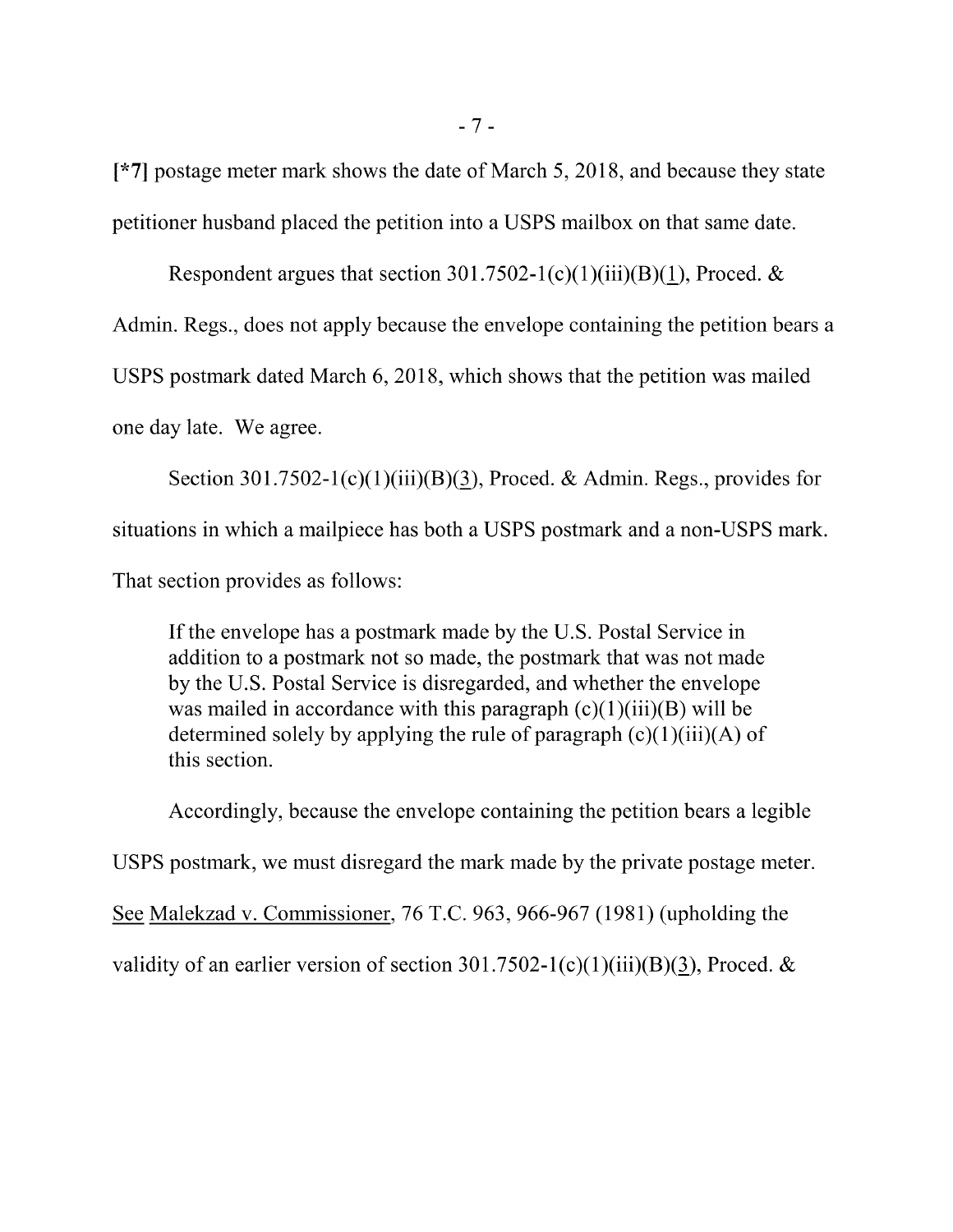$[$ \*8] Admin. Regs.,<sup>5</sup> and concluding that a USPS postmark trumps a private postage meter mark as the latter is disregarded pursuant to the operative regulation).

Section 301.7502-1(c)(1)(iii)(A), Proced. & Admin. Regs., provides:

If the postmark on the envelope is made by the U.S. Postal Service, the postmark must bear a date on or before the last date \* \* \* prescribed for filing the document or making the payment. If the postmark does not bear a date on or before the last date \* \* \* prescribed for filing the document or making the payment, the document or payment is considered not to be timely filed or paid, regardless of when the document or payment is deposited in the mail. Accordingly, the sender who relies upon the applicability of section 7502 assumes the risk that the postmark will bear <sup>a</sup> date on or before the last date \* \* \* prescribed for filing the document or making the payment. \* \* \*

By using registered or certified mail, the sender can obtain a postmarked

receipt from the USPS that is evidence of timely mailing and hence timely filing.

See sec. 7502(c); sec. 301.7502-1(c)(2), Proced. & Admin. Regs.; see also sec.

7502(f) (regarding the use of private delivery services).

Petitioners assert that petitioner husband took the petition to the Fernley USPS office on March 5, 2018, and placed it in the mailbox before 5 p.m., the last mail pickup time at that office. The Fernley USPS office, however, postmarked

<sup>&</sup>lt;sup>5</sup> That earlier version was sec. 301.7502-1(c)(1)(iii)(b), Proced. & Admin. Regs. (1981). That section is substantively identical to sec. 301.7502  $-1(c)(1)(iii)(B)(3)$ , Proced. & Admin. Regs., discussed above in the text.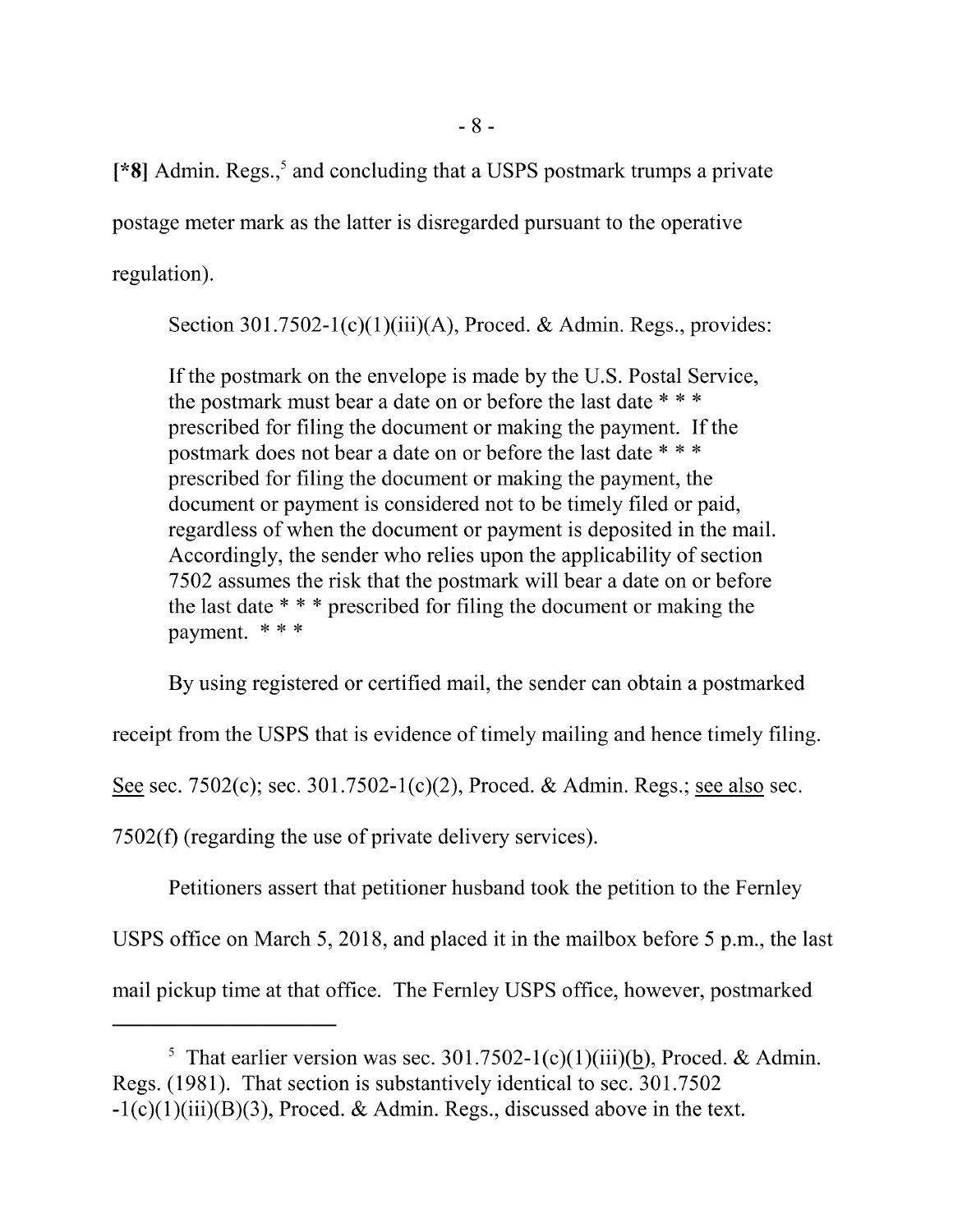[\*9] the envelope on March 6, 2018. Respondent speculates that the USPS office may have already been closed by the time petitioner husband placed the petition in the mailbox, which may be why the envelope was postmarked the day after the alleged mailing date. Respondent also notes that had petitioner husband taken the petition to the Reno USPS office the envelope would have been postmarked on that same day because that office postmarks mail pieces until 11:59 p.m.

We follow the guidelines the regulations provide us. In this instance the regulations instruct us that where the envelope containing the petition bears a legible USPS postmark, the postmark must bear a date on or before the last date prescribed for filing for it to be considered timely filed. See sec. 301.7502  $-1(c)(1)(iii)(A)$ , Proced. & Admin. Regs. Accordingly, even if we were to credit petitioners' assertions that they timely deposited the petition in the mail, the petition is still considered not timely filed because the USPS postmark on the envelope does not bear a date on or before March 5, 2018. See id. Further, because petitioners mailed the petition using postage printed through a private postage meter with no request that a certified mail receipt be postmarked by a USPS employee, they are not entitled to any relief under section 301.7502-1(c)(2), Proced. & Admin. Regs. Accordingly, the Court lacks jurisdiction under sections

- 9 -